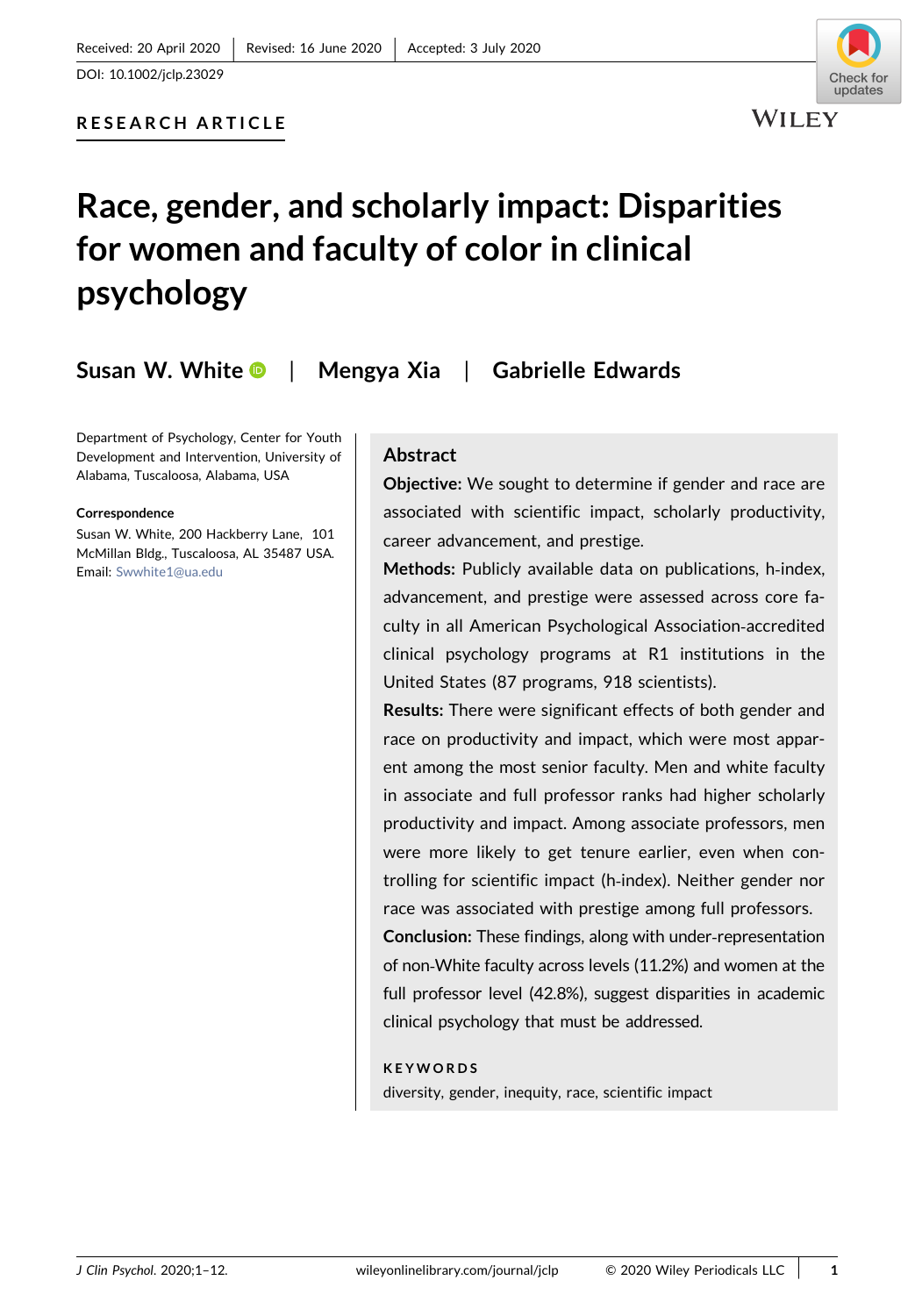# 1 | INTRODUCTION

Historically, female and non‐White psychologists have been underrepresented in science (Burrelli, [2008](#page-10-0)). There are systems and policies in place in academic psychology, like all facets of society, which maintain racism and sexism. Structural sexism and racism can encompass institutional policies and procedures that, usually quite unintentionally, perpetuate gender and race inequity in pay, status, and prestige (Homan, [2019](#page-11-0)). Such processes and policies in academia may include, among others, requirements for faculty of color on search committees regardless of expertise fit with the search, an assumption of equivalence (neutrality) across faculty with respect to non‐work demands, and use of impact metrics (e.g., h-index) in promotion decisions without consideration of approved "stop the clock" periods.

Investigations of gender and racial inequity, in relation to productivity and impact in academia, have been conducted in nearly all subdisciplines of psychology and have included multiple metrics (e.g., number of publications, field advancement). Findings with respect to gender's effects have not been entirely consistent, but have generally suggested that gender inequity exists. For instance, although the majority of psychology PhDs are earned by women, women are not proportionally represented in the highest ranks of academia (Geraci, Balsis, & Busch, [2015](#page-11-1)). Among researchers in Spain, females were less frequently either first or corresponding author, than would be expected based on the representation in the field (Barrios, Villarroya, & Borrego, [2013\)](#page-10-1). Using a random sample of tenured professors at the Associate or Full Professor level, a gender effect on h‐index has been found, with males having a higher mean h-index (Geraci et al., [2015](#page-11-1)). Among industrial and organizational psychologists, there is evidence that males have higher publication output (König, Fell, Kellnhofer, & Schui, [2015](#page-11-2)). Nosek et al. ([2010\)](#page-11-3) found that, among social/personality psychologists, gender/race accounted for 2% of the variance in impact. Women and minority faculty were also less frequently in senior (full professor) positions. Recent research has shown that publication gender gap in psychology persists, especially when considering nuances in how one pub-lishes, with the gap being widest within high-impact journals and at the last-author position (Odic & Wojcik, [2019](#page-11-4)). Other research, however, has found no gender difference in scholarly productivity among school psychologists, once seniority (rank) was considered (Watkins & Chan‐Park, [2015\)](#page-11-5). Watkins and Chan‐Park concluded that gender was not a major influence on research productivity; however, in the context of other research indicating greater attrition with advancing career stage among women (Huang, Gates, Sinatra, & Barabási, [2020](#page-11-6)), it seems plausible that the effect of gender may not be fully appreciated when examining productivity only within‐rank.

There is evidence that many subdisciplines of psychology are gradually becoming more gender diverse (Watkins & Chan‐Park, [2015\)](#page-11-5). In a study published just over a decade ago (Stewart, Wu, & Roberts, [2007](#page-11-7)), among the 70 most productive academic clinical psychologists in the country based on the number of articles published (number of publications in a 5‐year period), only nine faculty (12.8%) were women. Recent estimates indicate there are approximately three female graduate students in psychology for every male (Fowler et al., [2018](#page-11-8)), reflecting a decade‐long trend of women being more likely to enter the discipline and seek advanced degrees (Burrelli, [2008\)](#page-10-0) and Watkins and Chan‐Park [\(2015\)](#page-11-5) found more female than male faculty at the ranks of assistant and associate, but not full professor. There are also indications that the field is on a trajectory toward greater gender equality with respect to productivity, prestige, and impact (Barrios et al., [2013](#page-10-1); König et al., [2015\)](#page-11-2), as evidenced by research showing lack of a gender effect when examining these metrics among graduate students (König et al., [2015](#page-11-2)). Collectively, these findings may suggest a cohort effect, or possibly just reflect life stage differences in men and women (e.g., women taking on more extra‐career responsibilities after tenure), which may perpetuate across cohorts. Regardless, with greater diversification, inequities in eminence and productivity may shrink in the coming years. Unfortunately, relative to evidence of greater gender diversification, the research base on increasing racial diversification is scant.

In contrast to the sizeable research on the gender gap in academia generally, and psychology specifically, there has been very limited research on the influence of race/ethnicity. White faculty have been found to exert greater scholarly impact than non‐Whites (Nosek et al., [2010\)](#page-11-3), which is consistent with findings from other disciplines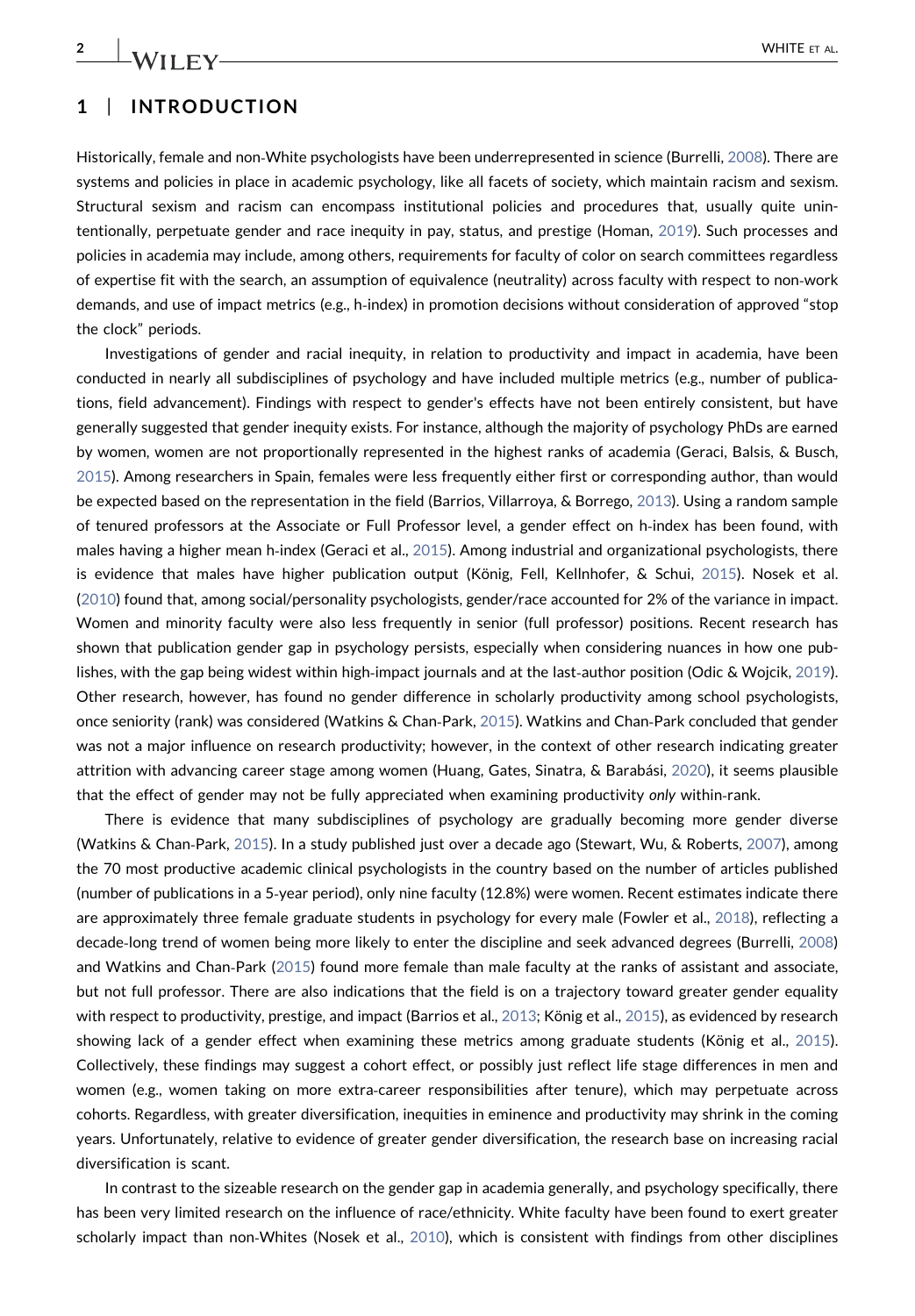indicating that race is associated with academic productivity. In criminology, African American authors have been found to be underrepresented in scholarly journals (del Carmen & Bing, [2000\)](#page-11-9). Across disciplines, African Americans and Hispanics are underrepresented, relative to census statistics (Blackburn, Wenzel, & Bieber, [1994](#page-10-2)). Indeed, racial and ethnic minorities comprise less than one-fifth of the psychology workforce, although the field is becoming more diverse (American Psychological Association [APA], [2015](#page-10-3)). It is important to consider gender and race intersectionally, given they may exert compound of additive effects on impact. For instance, whereas women are the minority in the STEM fields of science, technology, engineering, and mathematics, making up just 26% of tenured STEM faculty, only 2% of tenure track or tenured faculty are women of color (Ginther & Kahn, [2012](#page-11-10)). Given this, it is plausible that women who are in a racial or ethnic minority group face a compound challenge with respect to academic inequity.

To the authors' knowledge, prior work has not examined the effects of gender and race on multiple indices of scientific impact among faculty in clinical psychology. Across specializations, clinical graduate programs are among the most female-dominated; approximately 78% of doctoral students in clinical programs are female (Fowler et al., [2018](#page-11-8)). As the discipline of clinical psychology grows more racially diverse and female‐dominated, it is important to understand to what degree gender and race might influence professional advancement. If disparities are found to exist, such information will hopefully inform possible changes in policies and structures that might perpetuate inequity.

The goal of this study was to determine the degree to which gender and race play a role in scholarly impact. By examining scholarly productivity (i.e., publications), advancement (i.e., time to advancement/tenure, time to full), prestige (i.e., distinguished or endowed position), and impact (h‐index) within‐rank, we can examine potential cohort effects. For instance, perhaps gender has less import at the assistant level, given that younger psychologists are more likely to be female and minority (APA, [2015\)](#page-10-3). Our goal, therefore, was to test gender and race effects on productivity, impact, career advancement, and prestige in three groups: assistant, associate, and full professor. We hypothesized that race and gender would explain statistically significant variance in impact, productivity, advancement, and prestige at the associate and full professor levels. We did not make similar a priori hypotheses about the assistant professor level, given prior research showing greater diversity at the assistant level and lack of gender effects among graduate students (König et al., [2015](#page-11-2)).

# 2 | METHOD

#### 2.1 | Sample

Consistent with prior research, we focused only on tenured or tenure‐track (as of August 1, 2019) core faculty (with Ph.D., Psy.D., or M.D.) in clinical psychology Ph.D.‐granting institutions. Retired or emeritus faculty and adjunct, teaching‐only, research‐only, or clinical‐only faculty were not included. Given the focus on research productivity and impact among academic researchers, we limited the search to institutions that were designated by Carnegie and Mellon as "R1" institutions in 2018 (n = 131), of which 87 institutions have an APA‐accredited clinical psychology program that grants the Ph.D. (updated August 21, 2019). We used the core faculty in these 87 clinical psychology programs as our analytic sample (n = 918).

#### 2.2 | Metrics and data collection

There are many possible indicators of scholarly impact one can identify in the literature. We identified four constructs and five specific indicators: Scholarly productivity (1: Average per‐year publications), scientific impact (2: h‐index), advancement (3: Years to tenure following degree; 4: Years to full professor following degree), and prestige (5: Named/endowed position). The average number of publications per year (following year in which terminal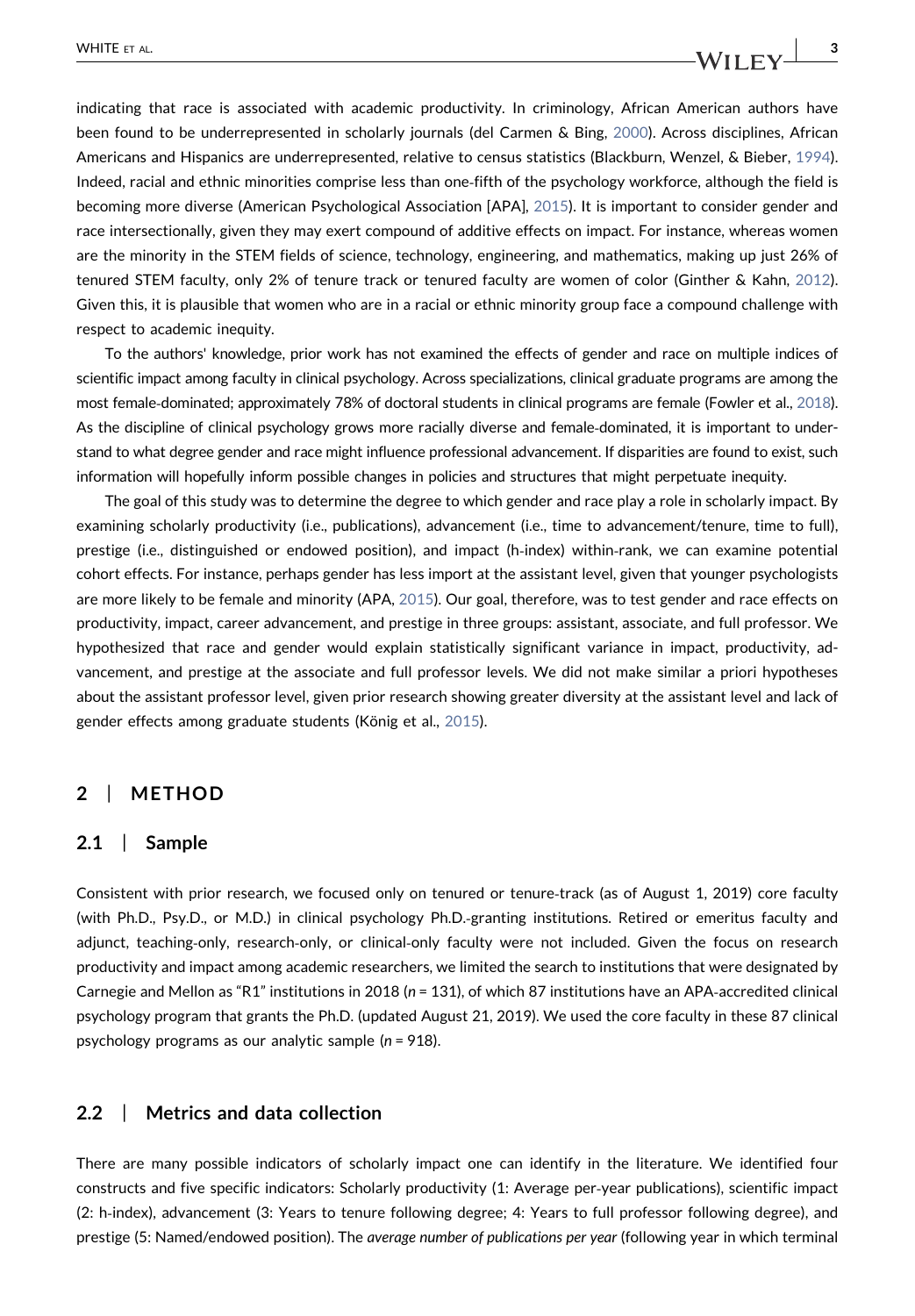degree was awarded) is the indicator of productivity. The h-index was developed to provide a metric via a single number that captures productivity and impact based on the number of citations (Hirsch, [2005](#page-11-11)). These two indicators were gleaned from Google Scholar directly.

The third construct is advancement (i.e., years to tenure and years to full professor). Advancement was measured via (1) years to tenure was calculated using the formula (year of promotion to Associate w/Tenure—Year of Ph.D.) and (2) years to full professor was calculated using the formula (year of promotion to Full—Year of Ph.D.). Given that tenure is typically tethered to promotion to associate in the United States, we inferred that "associate" implied "with tenure," even if not explicitly stated. We were also interested in prestige. Prestige was operationalized as having been, or current being, in a named and/or endowed position, or holding a distinguished professorship ( $1 = yes$ , 0 = no). Years to tenure, years to full professor, and having endowed position were gleaned from publicly available curriculum vitae (CV), which were searched online (e.g., department websites).

Rank information was taken from publicly available CVs and department websites, including assistant professor  $(n = 176)$ , associate professor (n = 260), full professor (n = 479), and missing (n = 3). Gender and race were determined based on judgments of physical characteristics from images posted on publicly available department websites. In cases in which either gender or race was ambiguous, the consensus among the authors was achieved. Gender was coded as binary: Female (0) or male (1); one faculty's gender was unavailable, and was coded as missing. Race was operationalized as (1) Black (n = 40, 4.4%), (2) White (n = 809, 88.1%), (3) Asian (n = 37, 4.0%), (4) Hispanic (n = 24, 2.6%), (5) other/unknown (n = 2, 0.2%) when a judgment could not be made confidently and missing when race information was unavailable ( $n = 6$ , 0.7%). Because the determination of others' gender and race, based on publicly available data alone, can be flawed, using a randomly selected subsample  $(n = 93)$ , we compared our derived judgments to any data we could glean from the internet (e.g., CV, website, and personal pronoun list) that would indicate self-identified race or gender. None of the faculty had clearly disclosed race information; of those who disclosed gender data, we had 100% agreement with the described gender, although only 58 faculty listed any such information about gender. Because of the extremely small subsamples in Black, Asian, Hispanic, and other/unknown categories, our ability to analyze by the group was prohibited. As such, all non‐White subjects were recoded into one category, so that race became binary: Non‐White (0) or White (1); six faculty's race was coded as missing. Because information on Google Scholar is constantly updating, we pulled all impact metrics in a short period of time to ensure the effect of time was minimal. Data were pulled in a [1](#page-10-4)0-day period from January 4 to January 14, 2020.<sup>1</sup>

#### 2.3 | Data analysis

Whereas much of the prior research has focused only on senior/full professors to draw comparisons (e.g., h-index), in part because the number of women in scientific psychology has only gradually increased, it has been recommended that productivity statistics should be examined within rank (Eagly & Miller, [2016\)](#page-11-12). Moreover, it has been suggested that career stage be considered because women/minorities tend to be at lower levels of advancement, partly as a function of the broadening diversity over time and cohort (Nosek et al., [2010](#page-11-3)). However, it has been demonstrated that women experience greater attrition with advancing career stage (Huang et al., [2020](#page-11-6)), which may partly explain why some studies (e.g., Watkins & Chan-Park, [2015](#page-11-5)) have not found gender effects within the highest career ranks. Therefore, it is important to investigate gender and race effect in the overall sample as well as their effects within rank.

We examined the effects of gender and race on each outcome of interest (i.e., indicators of scholarly productivity, impact, advancement, and prestige) in the overall sample and then by rank (i.e., in subgroups of assistant professor, associate professor, and full professor, respectively) when data is available and analyzable. Specifically, gender and race effects on publication and h-index were analyzed in the overall sample and three subgroups by rank individually. Their effects on years to tenure were analyzed in the overall sample (excluding untenured assistant professor) and then in the subgroups of associate professor and full professor individually. Finally, gender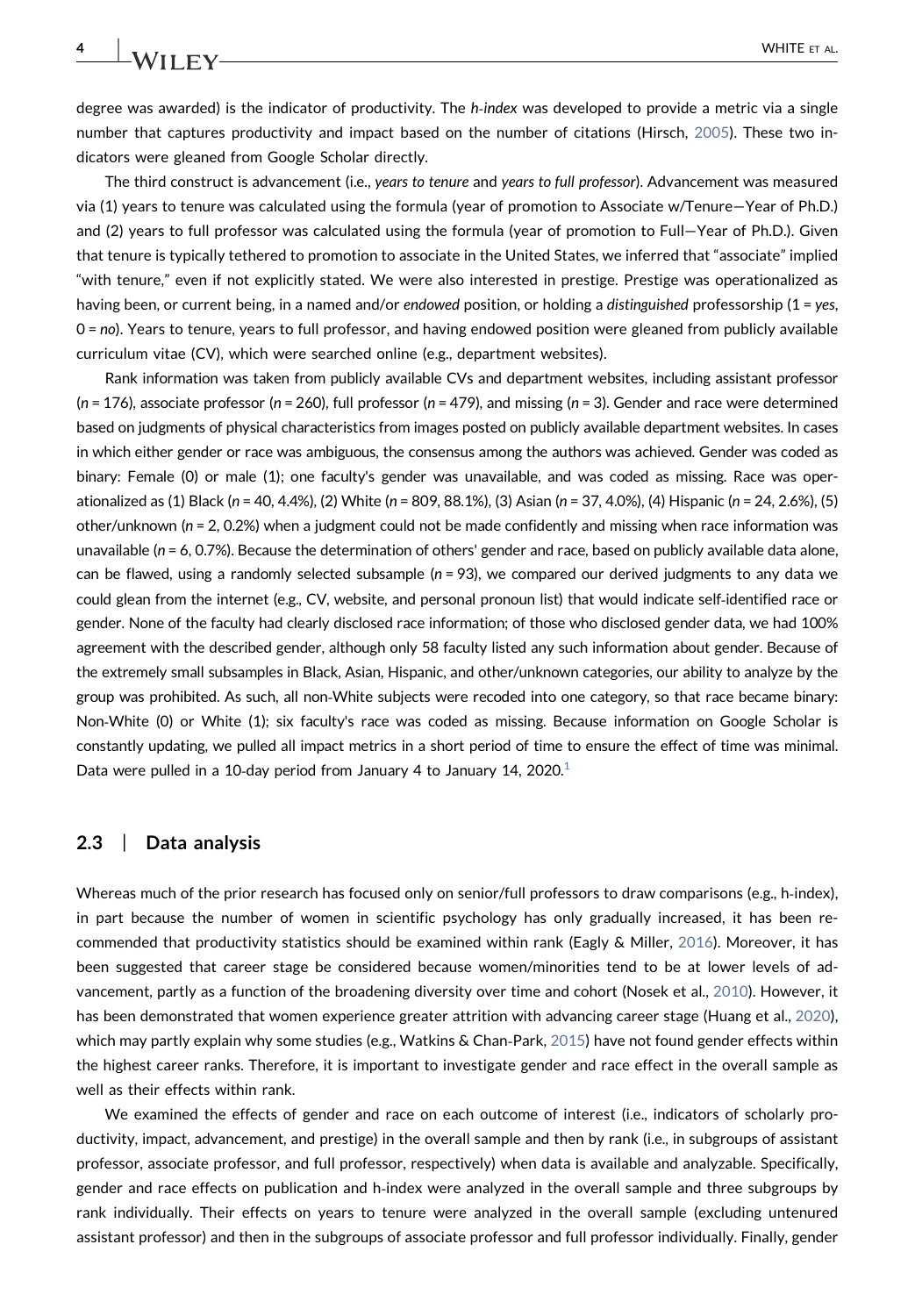and race effects on years to full professor and having an endowed position were only analyzed in the full professor subgroup. Years after obtaining Ph.D. were controlled in models estimating publication, h-index, and having endowed position; h‐index was controlled when estimating years to tenure and years to full.

Considering there may be variations of gender and race effect on each outcome by institutions, multilevel models were conducted in R version 3.6.1 to account for potential individual nested within institution effects. Multilevel linear regressions in R package "nlme" (Pinheiro, [2020\)](#page-11-13) was used for analyzing gender and race effect on the average number of publications per year, h‐index, years to tenure, and years to full, as outcome indicators are continuous variables. Random intercept and only significant random slopes by the institution were estimated in the model with respective outcomes for the sake of model parsimony and optimal model fit. Significant random effect test was done by using "ANOVA" command in "car" package (Fox & Weisberg, [2019](#page-11-14)). As having endowed position or not was a binary variable, logistic regression was used in the first step to determine significant fixed effects. Then a multilevel logistic regression was used for analyzing gender and race effects on having endowed the position with estimating random effect for intercept and slopes that were significant in the first step. This was done by using "mixed model" command in R package "GLMMadaptive" (Rizopoulos, [2020\)](#page-11-15), and set model category as binomial.

For each set of analyses, main effect model that included gender, race, and the control variable was estimated in the multilevel model first. Next, an additional interaction term between gender and race was added in the main effect model. If the interaction effect was not significant and its model fit was not better than the main effect model, only the main effect model was reported. Model fit comparison was based on the statistical fit criteria, including Akaike information criterion (AIC; Akaike, [1974\)](#page-10-5) and Bayesian information criterion (BIC; Schwarz, [1978](#page-11-16)). Lower AIC and BIC indicate a more optimal model fit. We adopt a conventional p value of .05 for statistical significance, but also consider effects that almost approached significance ( $p < .065$ ) within the rank subsample analyses, given lower n within these models.

# 3 | RESULTS

Table [1](#page-5-0) provides descriptive information on all variables in the full sample as well as in assistant professor, associate professor, and full professor groups. In the full sample, 50.8% of the faculty were female, and 11.2% were non‐White. As for gender and race distribution within rank, the percentage of female faculty declined with advancing rank: Assistant professor (65.1%), associate professor (56.5%), and full professor (42.8%). Percentages of non‐White faculty in assistant professor (13.1%) and in associate professor (13.6%) groups were higher than that in the full professor group (9.2%),  $\chi^2$ (1) = 3.922, p = .048. Regarding outcomes, full professors on average had higher scholarly productivity, greater impact, shorter time to get tenure, and more prestige than an associate professor; associate professors, on average, had higher scholarly productivity, greater impact, and more prestige than assistant professors. Mean publications per year (with standard deviation in parentheses) by level showed an increase with advancing career stage: Assistant: 5.72 (4.15), associate: 5.50 (3.35), and full: 7.70 (5.62).

When comparing model fit between main effect model and the model with interaction terms between gender and race in each set of analyses, the main effect models all appeared to have a better model fit (i.e., lower AIC, BIC). None of the interaction effects in tested models were significant. Therefore, we reported the main effect model results for each domain.

#### 3.1 | Scholarly productivity

Standardized coefficients of multilevel linear regressions on number of publications for the full sample and by rank are shown in Table [2](#page-6-0). In the full sample, gender ( $\beta = 0.18$ , p < .001) and race ( $\beta = 0.14$ , p < .001) were significant predictors of number of publications per year when controlling for years after obtaining Ph.D. ( $\beta$  = .03, p = .409), with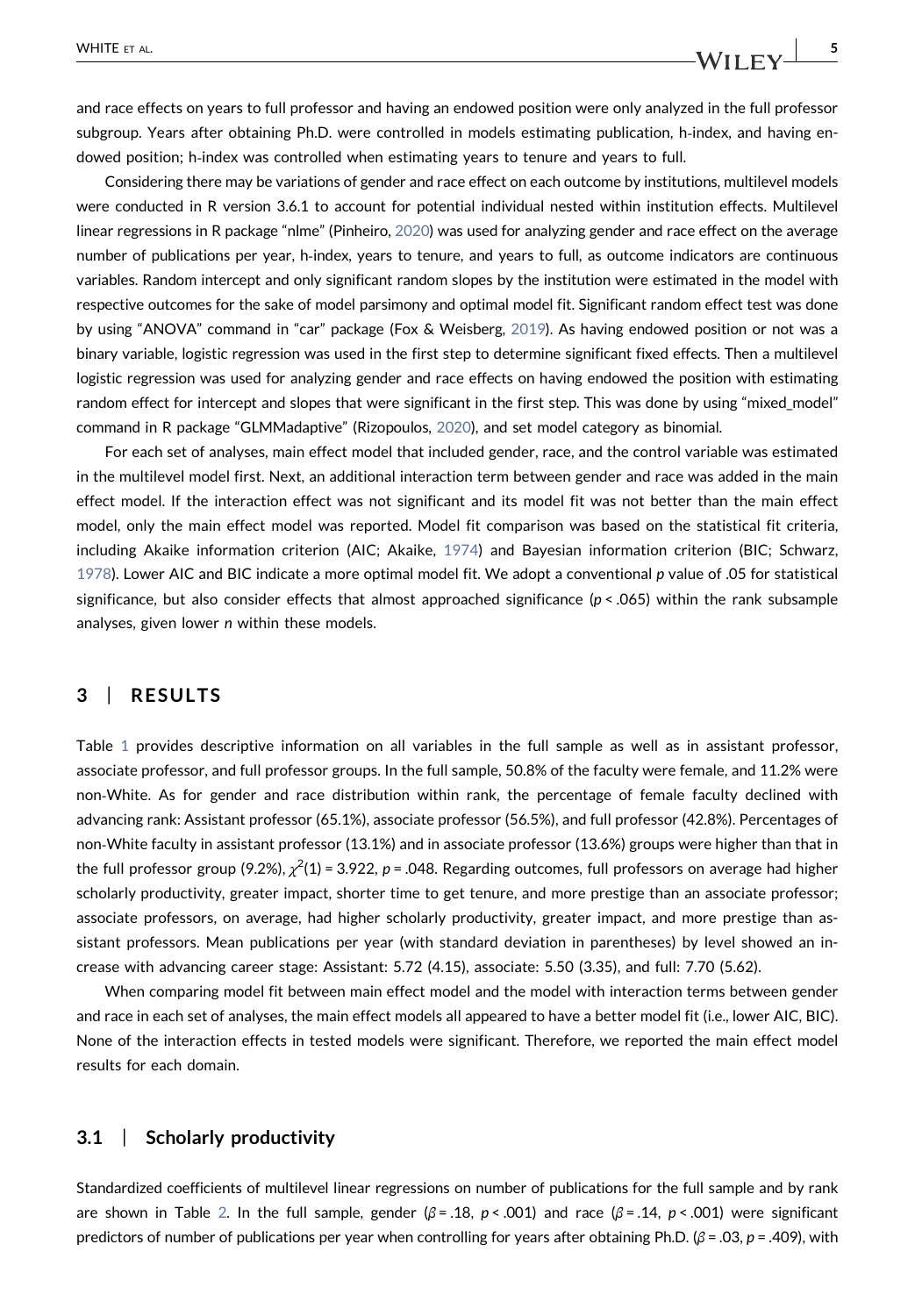| $\frac{1}{2}$<br>;<br>:   |
|---------------------------|
| $\overline{\overline{6}}$ |
| i<br>$\overline{2}$       |
| Ï                         |
|                           |
|                           |
|                           |
| ı                         |
|                           |
|                           |
|                           |
| l                         |

<span id="page-5-0"></span>

|                          |                       | Predictors and control variable <sup>ª</sup> |                                  | productivity<br>Scholarly                   | Impact              | <b>Advancement</b>               |                                        | Prestige               |
|--------------------------|-----------------------|----------------------------------------------|----------------------------------|---------------------------------------------|---------------------|----------------------------------|----------------------------------------|------------------------|
|                          | $(N = 917)$<br>Female | Non-White<br>$(N = 912)$                     | Ph.D. $(N = 828)$<br>Years post- | <b>Publications per</b><br>year $(N = 669)$ | h-Index $(N = 696)$ | tenure ( $N = 463$ )<br>Years to | professor $(N = 267)$<br>Years to full | Endowed<br>$(N = 880)$ |
|                          | % (n)                 | % (n)                                        | Mean/Median/SD                   | Mean/Median/SD                              | Mean/Median/SD      | Mean/Median/SD                   | Mean/Median/SD                         | % (n)                  |
| AII (N = 918)            | 50.8 (466)            | 11.2 (102)                                   | 19.00/12.42<br>21.28/            | 6.64/5.38/4.87                              | 38.48/31.00/26.11   | 7.89/7.00/2.59                   | 14.33/14.00/4.29                       | 18.0 (158)             |
| $(N = 176)$<br>Assistant | 65.1 (114)            | 13.1 (23)                                    | 6.86/6.00/3.68                   | 5.72/4.80/4.15                              | 17.51/14.00/11.78   |                                  |                                        | 2.3 (4)                |
| $(N = 260)$<br>Associate | 56.5 (147)            | 13.6 (35)                                    | 16.54/14.00/7.65                 | 5.50/4.64/3.35                              | 26.39/25.50/9.37    | 8.35/8.00/2.74                   |                                        | 3.9 (10)               |
| Full $(N = 479)$         | 42.8 (205)            | 9.2 (44)                                     | 29.00/10.05<br>29.53/            | 7.70/5.93/5.62                              | 54.47/47.00/26.97   | 7.65/7.00/2.49                   | 14.33/14.00/4.29                       | 32.1 (144)             |
|                          |                       |                                              |                                  |                                             |                     |                                  |                                        |                        |

<span id="page-5-1"></span>Female (i.e., gender) and non-White (i.e., race) are predictors of all multilevel models. Years post-PhD is a control variable in the multilevel model when the outcome is an indicator of aFemale (i.e., gender) and non‐White (i.e., race) are predictors of all multilevel models. Years post‐PhD is a control variable in the multilevel model when the outcome is an indicator of Scholarly Productivity (i.e., Publications), Impact (i.e., h-index), and Prestige (i.e., Endowed), but it is not a control variable when the outcome is Advancement (i.e., years to full Scholarly Productivity (i.e., Publications), Impact (i.e., h‐index), and Prestige (i.e., Endowed), but it is not a control variable when the outcome is Advancement (i.e., years to full professor).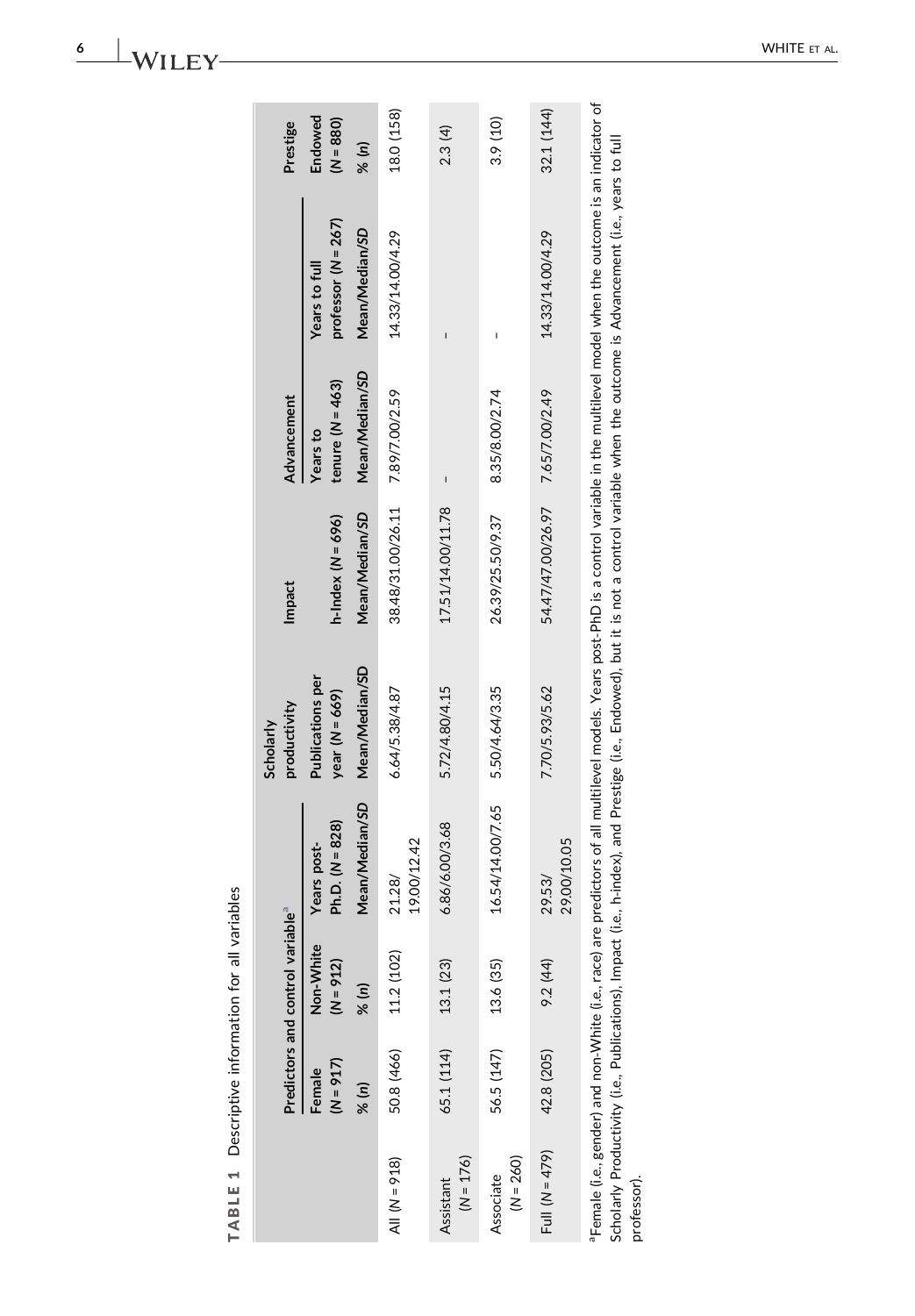|                                                                                                                         | <b>Publications</b><br>per year                                                                                                        | h-Index                                                                                                          | Years to tenure                                                                               | Years to full<br>professor                                                     | <b>Endowed</b>                                                                                     |
|-------------------------------------------------------------------------------------------------------------------------|----------------------------------------------------------------------------------------------------------------------------------------|------------------------------------------------------------------------------------------------------------------|-----------------------------------------------------------------------------------------------|--------------------------------------------------------------------------------|----------------------------------------------------------------------------------------------------|
| Full sample $(N = 918)$<br>Intercept<br>Gender<br>Race<br>Control variable <sup><math>\dagger</math></sup>              | $\beta$ (SE)<br>$.01(0.05)^r$<br>$.18***$ (0.04) <sup>r</sup><br>$.14***$ (0.04) <sup>r</sup><br>.03(0.04)                             | $.07(0.05)^r$<br>$.09***$ (0.03) <sup>r</sup><br>$.09***$ (0.03) <sup>r</sup><br>$.65***$ (0.04) <sup>r</sup>    | $.03(0.06)^r$<br>$.11^*$ (0.05) <sup>r</sup><br>$.10(0.06)^r$<br>$-.23**$ (0.05) <sup>r</sup> |                                                                                | B (odds ratio)                                                                                     |
| Assistant<br>professor ( $N = 176$ )<br>Intercept<br>Gender<br>Race<br>Control variable <sup><math>\dagger</math></sup> | $\beta$ (SE)<br>$.06(0.10)^r$<br>.03(0.08)<br>.06(0.08)<br>$.28**$ (0.09) <sup>r</sup>                                                 | $.09(0.12)^r$<br>.04(0.06)<br>$.14*$ (0.06) <sup>r</sup><br>$.42**$ (0.10) <sup>r</sup>                          | $\qquad \qquad -$                                                                             |                                                                                | B (odds ratio)                                                                                     |
| Associate<br>professor $(N = 260)$<br>Intercept<br>Gender<br>Race<br>Control variable <sup><math>†</math></sup>         | $\beta$ (SE)<br>$-.11$ (0.08) <sup>r</sup><br>$.16*$ (0.07) <sup>r</sup><br>$.14*$ (0.06) <sup>r</sup><br>$-.47**$ (0.07) <sup>r</sup> | $.05(0.08)^r$<br>$.15^{\dagger}$ (0.08) <sup>r</sup><br>$.17*$ (0.08) <sup>r</sup><br>$.19*$ (0.09) <sup>r</sup> | $.01(0.11)^r$<br>$-.19*$ (0.08) <sup>r</sup><br>$.19* (0.09)^r$<br>.07(0.08)                  |                                                                                | B (odds ratio)                                                                                     |
| Full<br>professor $(N = 479)$<br>Intercept<br>Gender<br>Race<br>Control variable <sup>a</sup>                           | $\beta$ (SE)<br>$-.03(0.06)^r$<br>$.21***$ (0.06) <sup>r</sup><br>$.20^{**}$ (0.05) <sup>r</sup><br>$-.10^{*}$ (0.05) <sup>r</sup>     | $.00(0.07)^r$<br>$.10^{*}$ (0.05) <sup>r</sup><br>$.12^*$ (0.05) <sup>r</sup><br>$.41**$ (0.06) <sup>r</sup>     | $-.03(0.06)$<br>$-.07(0.06)$<br>.03(0.07)<br>$-.27**$ (0.06) <sup>r</sup>                     | $-.07(0.07)^r$<br>$-.09(0.07)^r$<br>.07(0.07)<br>$-.35***$ (0.07) <sup>r</sup> | B (odds ratio)<br>$-4.12**$ (0.02) <sup>r</sup><br>0.44(1.55)<br>0.30(1.34)<br>$0.09**$ $(1.09)^r$ |

<span id="page-6-0"></span>TABLE 2 Parameter coefficients in each multilevel model

<span id="page-6-4"></span>Note: Superscript letter "r" indicates that the random effect was significant and was estimated in the respective model. aThe controlling variable in multilevel models of publications, h-index, and endowment was years after obtaining a Ph.D.; the controlling variable in the multilevel model of advancement (i.e., years to tenure and years to full professor) was h-index.

<span id="page-6-3"></span> $\dagger p$  < .065.

<span id="page-6-2"></span> $*p < .05$ .

<span id="page-6-1"></span> $*^{*}p < .01$ .

men and White faculty having more publications. Associations were different when testing within rank. At the level of assistant professor, neither gender ( $\beta$  = .03, p = .670) nor race ( $\beta$  = .06, p = .437) significantly predicted productivity. At the level of associate professor, both gender ( $\beta$  = .16, p = .015) and race ( $\beta$  = .14, p = .015) were associated with productivity, with men and white faculty publishing more. At the level of full professor, both gender ( $\beta$  = .21,  $p$  = .001) and race ( $\beta$  = .20, p = .002) significantly predicted the number of publications per year, with men and White faculty having a larger number of publications. In summary, more senior faculty exhibited greater influence of gender and race on their scholarly productivity. Figures [1](#page-7-0)‐3 provide results at each level – assistant, associate, and full.

#### 3.2 | Impact

In the overall sample, gender (β = .09, p = .004), race (β = .09, p = .001), and years after obtaining Ph.D. (β = .65,  $p$  < .001) were significant predictors of h-index, with men and white faculty getting a higher h-index. When looking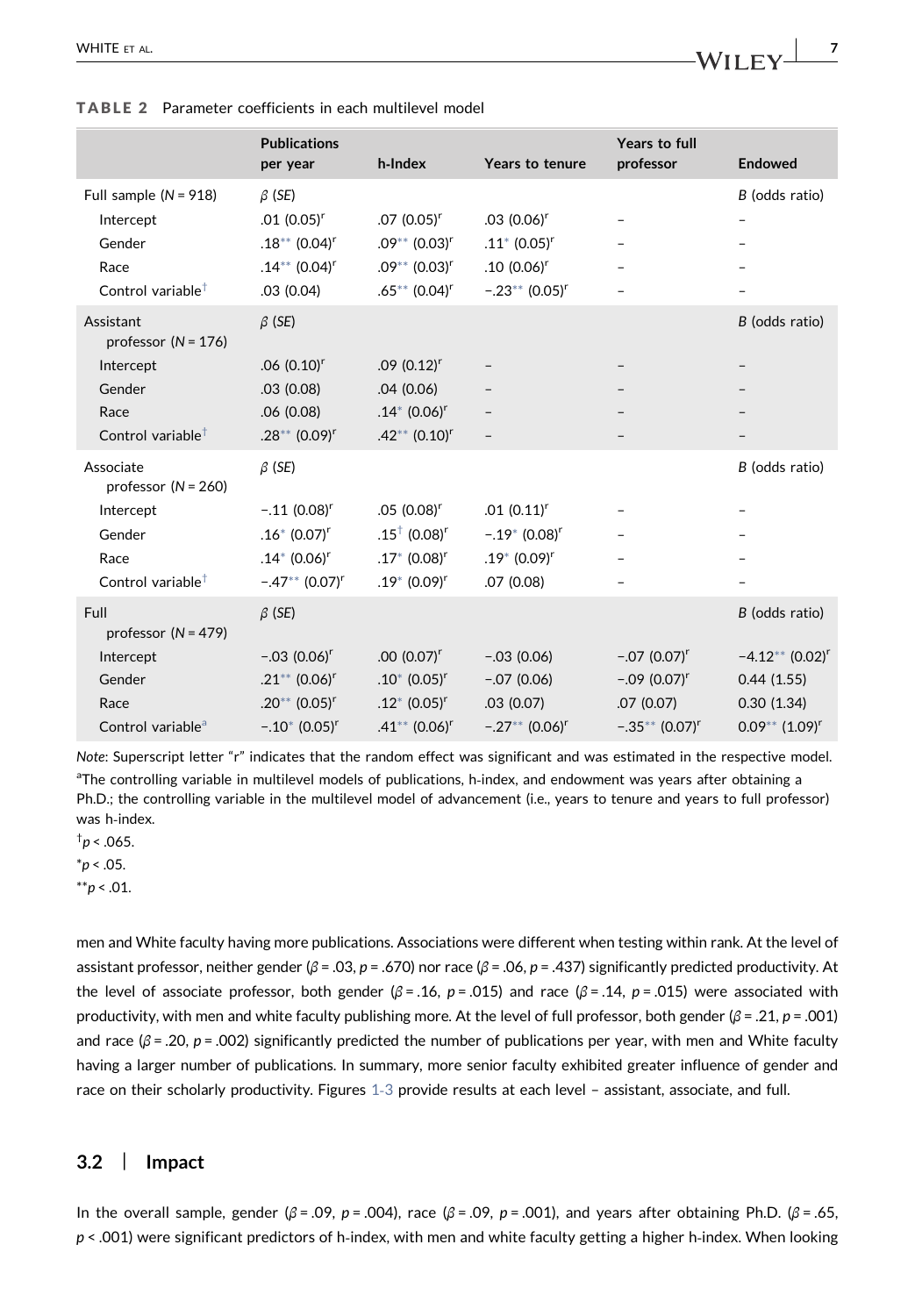<span id="page-7-0"></span>

FIGURE 1 Gender and race differences on scholarly productivity and impact at the assistant professor level



FIGURE 2 Gender and race differences on scholarly productivity and impact at the associate professor level

at the standardized coefficients within rank, race  $(\beta = .14, p = .014)$  significantly predicted h-index in the assistant professor group, but gender ( $\beta$  = .04, p = .484) was not a significant predictor. In the associate professor group, race  $(\beta = .17, p = .037)$  was a significant predictor for h-index, and gender  $(\beta = .15, p = .063)$  was marginally associated with h-index, with men and white faculty having a higher h-index. In the full professor group, both gender ( $\beta$  = .10,  $p = .043$ ) and race ( $\beta = .12$ ,  $p = .019$ ) significantly predicted h-index, with men and white faculty having a higher hindex than women and non‐White faculty. Overall, race's effect on scholarly impact was significant across ranks, and gender's effect seemed to grow with advancing career stage.

# 3.3 | Advancement

Our first indicator of advancement was years to tenure for associate professor and full professor subgroups. In the overall sample (excluding assistant professor), both gender (β = -.11, p = .031) and h-index (β = -.23, p < .001) were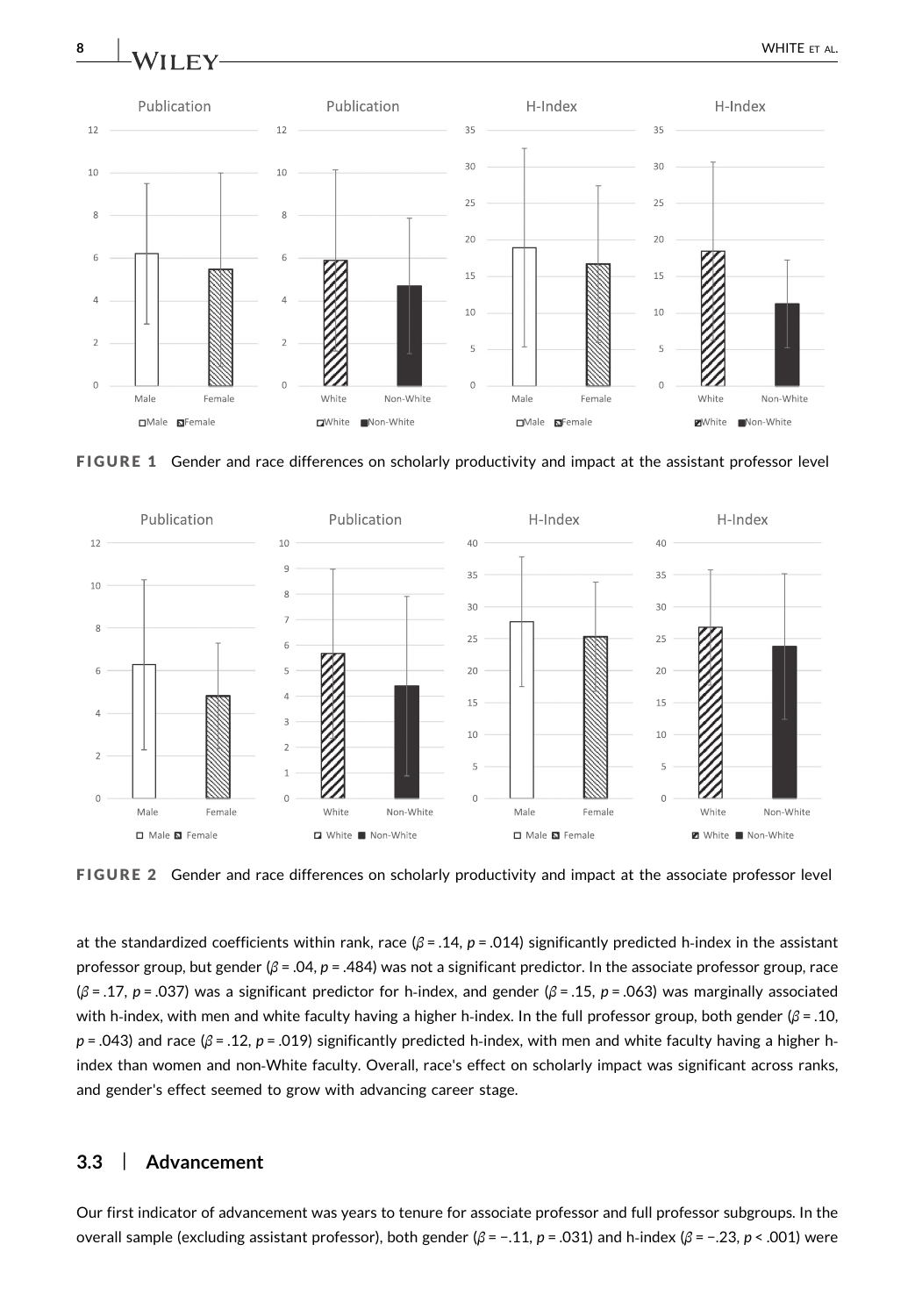

FIGURE 3 Gender and race differences on scholarly productivity and impact at the full professor level

significant predictors of years to tenure, with men obtaining promotion earlier than women, but race was not a significant predictor ( $\beta$  = .10, p = .097). For the standardized coefficients within rank, gender significantly predicted years to promotion (tenure) after receipt of the terminal degree in the associate professor group ( $\beta$  = -.19, p = .022) but not in the full professor group ( $\beta$  = -.07, p = .247). Among associate professors, men obtained promotion earlier than women even when controlling for their scholarly impact (i.e., h‐index). Although race was predictive of years to tenure ( $\beta$  = .19, p = .040) in the associate professor group, this result needs to be interpreted with caution. With a nonsignificant correlation between race and years to promotion ( $r = .12$ ,  $p = .156$ ) in the associate professor subsample, it is likely that race's effect in the multiple linear regression was over-estimated when having gender as a confounding variable. With respect to our second indicator of advancement, years to full for full professor, when controlling for h-index (β = -.35, p < .001), neither gender (β = -.09, p = .164) nor race (β = .07, p = .323) significantly predicted years to promotion of full professor after receipt of the terminal degree.

#### 3.4 | Prestige

Unstandardized B and odds ratio were reported in the multilevel logistic regression model for full professor. After controlling for years after Ph.D. ( $B = 0.09$ ,  $p < .001$ ), neither gender ( $B = 0.44$ ,  $p = .105$ ) nor race ( $B = 0.30$ ,  $p = .563$ ) significantly predicted past/current possession of endowed position.

## 4 | DISCUSSION

It can be informative to consider the sociopolitical context in which our benchmarks of academic success and scholarly impact operate. If metrics indicative of impact differ by gender or race/ethnicity, further examination of potential disparities and the reasons that underlie them is warranted. We hypothesized that gender and race would influence scholarly productivity, impact, and prestige at the associate and full levels. Results partially support these hypotheses, with different patterns of inequity across the career stage. There were significant race effects on scientific impact, favoring white faculty, whereas the effects of both race and gender on productivity were apparent primarily at the most advanced career stage. Men and White full and associate professors had more publications per year and higher h-index, although gender's effect at the associate level on h-index was at the trend level.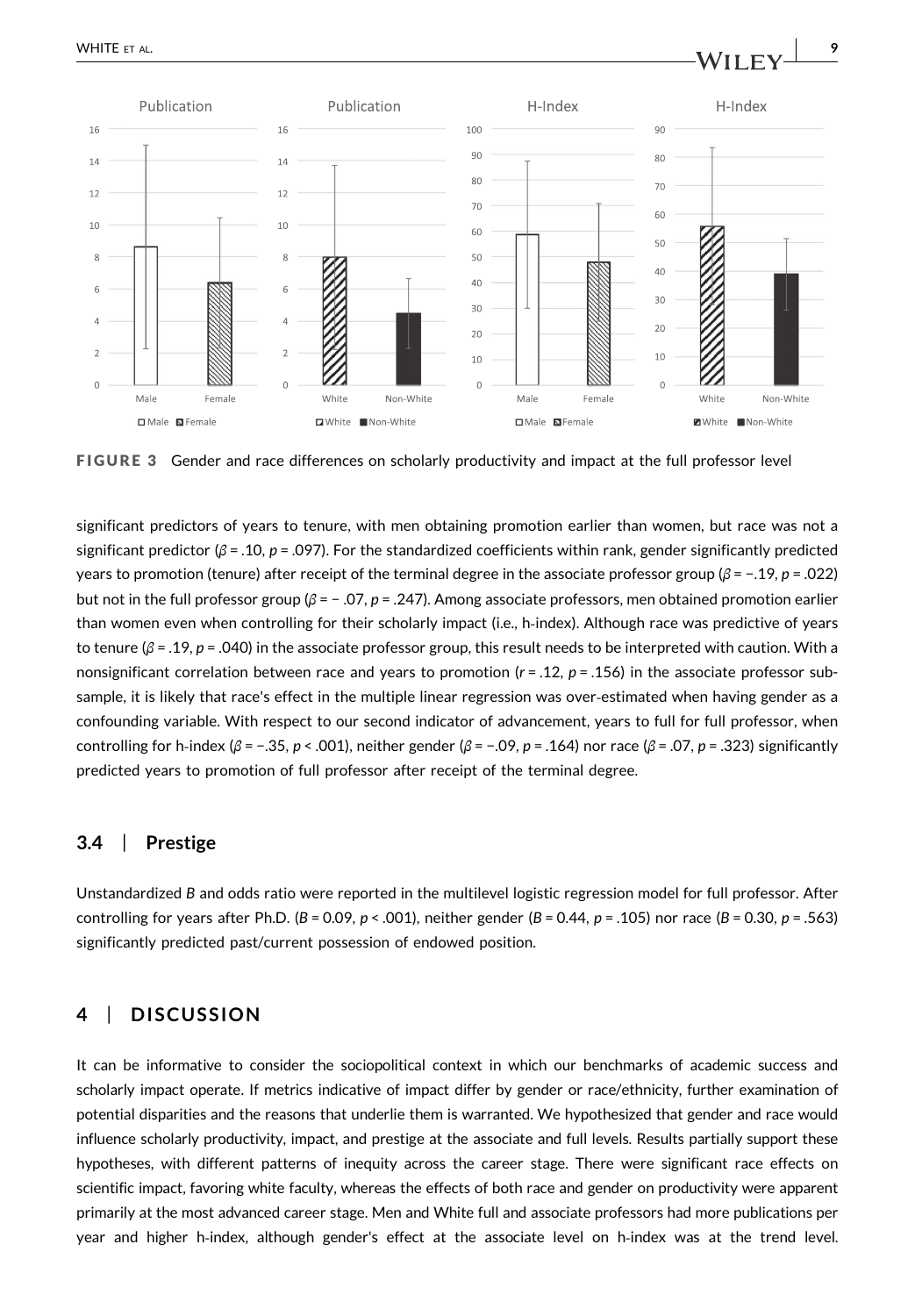Although White assistant professors had a significantly stronger impact (h-index) than non-White peers, there were no other gender or race effects within the assistant professor subgroup. At the associate professor level, gender predicted time to promotion with tenure, controlling for h-index.

Across all career stages, impact, as measured by h-index, was associated with race, favoring White faculty. Regarding scholarly productivity, which is tethered to h-index calculation, race and gender predicted the number of publications among full and associate professors. Among associate professors, men were promoted with tenure earlier than were female peers. This is not explained by men's higher impact on average, as h-index was controlled for statistically, which suggests that gender disparity in career advancement exists. We can only speculate on the reasons for gender's effect on productivity and advancement. Prior research has shown that across most disciplines, including psychology, men tend to self‐cite more than women (Cameron, White, & Gray, [2016;](#page-10-6) Eagly & Miller, [2016](#page-11-12)), which boosts one's citation count and h-index. Additionally, men tend to specialize more than women, and greater scientific specialization is associated with a higher rate of publication (Leahey, [2006](#page-11-17)). Differential attrition from science by gender must also be considered, as attrition has been, and continues to be, higher for women with advancing career stage (Cameron et al., [2016;](#page-10-6) Pell, [1996;](#page-11-18) Xu, [2008\)](#page-11-19). A recent study of over 1.5 million authors across disciplines (e.g., chemistry, psychology, engineering) found that gender differences in productivity are largely attributed to career trajectory, specifically gaps in productivity and dropout from academia among women (Huang et al., [2020\)](#page-11-6). There is some evidence that the combination of sexual dimorphism in selfcitation and attrition, or periods of relative inactivity in productivity, contributes to observed gender effects in the academic impact that favor men (Cameron et al., [2016;](#page-10-6) Mishra, Fegley, Diesner, & Torvik, [2018](#page-11-20)). Additionally, results are consistent with prior research (Huang et al., [2020\)](#page-11-6) showing greater attrition with advancing career stage for women. The sample as a whole was 50.8% female, which is identical to the proportion of women in the United States (CDC, [2020\)](#page-11-21). However, from assistant to full professor level in this cross‐sectional sample, we see a 22% drop in the proportion of female faculty (65.1% of assistant professors and 42.7% of full professors are women), which is consistent with prior research indicating differential attrition by gender with advancing career stage (Huang et al., [2020\)](#page-11-6).

Among full and associate professors, White faculty had more publications per year and a higher h-index than non‐White peers. Replication of this finding, and the race effect on productivity, is needed to understand the effects of race among senior-level researchers. Perhaps there is less consideration of diversity issues post-tenure, or diminished support for diverse faculty with advancing career stage. Although race exerted significant effects only for the constructs of productivity and impact, caution in interpretation is urged given limited statistical power. We assert that the mere composition of our sample is concerning and is sufficient impetus for serious consideration of racial disparities in academia in clinical psychology. Only 11.2% of the sample was non‐White, which is considerably lower than the US census estimate of 23.5% non‐White (CDC, [2020](#page-11-21)).

Our results speak to the import of academic rank when considering the role of gender and race. The rank of associate professor is considered a midcareer stage in academia and, in the United States, is generally tethered to tenure attainment. For many academics, this career stage can be a professional stalling point and a period of heightened career dissatisfaction with limited professional support (Wilson, [2012\)](#page-11-22). Many associate professors struggle with the juxtaposition of increased demands for service alongside diminished institutional support for research (Baker, Pifer, & Lunsford, [2016\)](#page-10-7). Among women in academia, this career stage also often coincides with new motherhood, and perceived work‐life balance is predictive of one's intention to stay in academia (Lindfelt, Ip, Gomez, & Barnett, [2018\)](#page-11-23).

The study's primary limitations relate to data ascertainment, specifically reliance on publicly available data sources. Inferences about both gender and race were made based on photographs and names, the latter only for gender. Although we used a consensus approach to reach agreement on codes, such inferences are certainly not error-proof. Another sample-related limitation is a function of the nature of the tenure "up or out" system. If a person did not get tenure, they would not be in this sample (at the associate or full). This may explain, in part, why some race and gender effects apparent with advancing career stage are not present among assistant professors. Yet another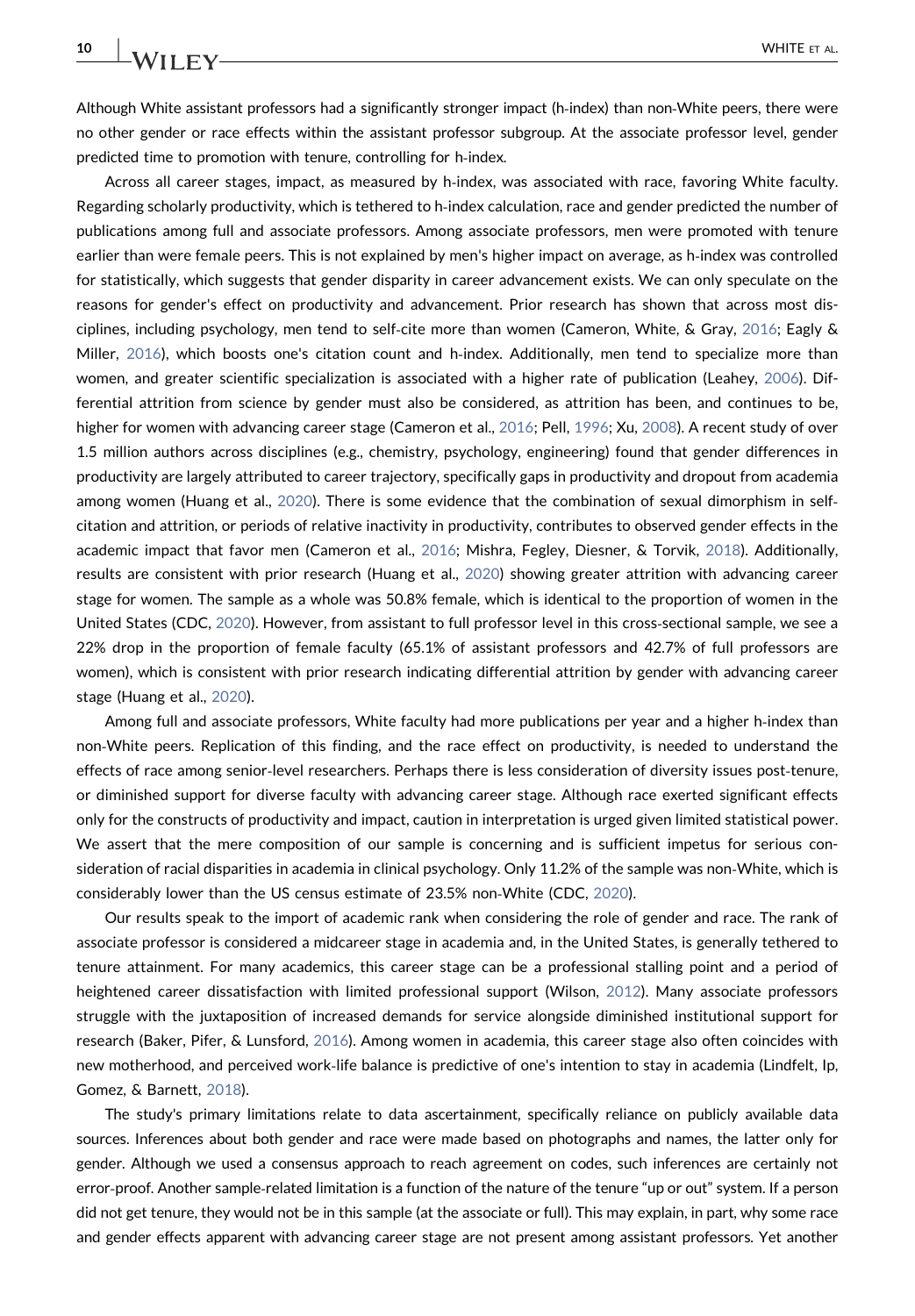limitation stems from the constantly changing nature of data (e.g., publications change on a daily basis) and the imperfect nature of online sources (e.g., google scholar). For instance, some faculty update their publicly available CV regularly, whereas others might do so only occasionally. Also, some CVs did not contain all metrics of interest (e.g., administrative positions) and Google Scholar is not error‐free. For instance, occasionally an article will be listed twice or a scholar might get "credit" for another's paper by error. Finally, results likely do not generalize to all of academic psychology. We sampled only clinical faculty at R1 institutions, to have some level or equitability or research expectation, given our constructs of interest. These limitations notwithstanding, to the authors' knowledge, this study is the first examination of the effects of gender and race on academic advancement within clinical psychology. It is also the first to examine prestige in addition to productivity, impact, and advancement.

The findings of this study should raise concern among academic clinical psychology programs and faculty. First, the limited number of non‐White faculty in our sample is concerning; only approximately one in 10 faculty are non‐ White. Inadequate representation of faculty of color seems especially problematic for the full professor group, where the non-White faculty are least represented and had a lower h-index and lower publication rate. There is considerable evidence for gender disparities in academic clinical psychology. Women, especially at the associate level, appear to have lower scholarly productivity and impact, and slower career advancement, than men. Inequality and lack of opportunity among faculty and students of color and among women affect academic climate adversely (Williams, [2019](#page-11-24)). Gender and race inequity is also detrimental to science. The field's representation sends a message about what is valued in clinical science to future, potential scholars in our field. Under‐ advancement and under‐recognition of women and minority faculty may serve to maintain challenges faced by most departments with recruiting promising diverse candidates. It is also conceivable that certain areas of scientific inquiry are overlooked if they are more likely to be relevant to and studied by investigators who are underrepresented proportionally. We encourage departments and institutions to consider gender and diversity equity when making policies about research support, especially for those at the associate rank.

#### ACKNOWLEDGEMENT

Scientific editing by Timothy Elliott.

#### ENDNOTES

<span id="page-10-4"></span> $<sup>1</sup>$  One department had data downloaded 3-weeks later, in Feb 2020, because of a data collection error.</sup>

#### **ORCID**

Susan W. White D <http://orcid.org/0000-0002-6274-3147>

#### **REFERENCES**

- <span id="page-10-5"></span>Akaike, H. (1974). A new look at the statistical model identification. IEEE Transactions on Automatic Control, 19(6), 716–723. <https://doi.org/10.1109/TAC.1974.1100705>
- <span id="page-10-3"></span>American Psychological Association (APA). (2015). 2005–13: Demographics of the U.S. Psychology Workforce. Retrieved from [https://www.apa.org/workforce/publications/13-demographics/index](https://www.apa.org/workforce/publications/13%2010demographics/index)
- <span id="page-10-7"></span>Baker, V., Pifer, M., & Lunsford, L. (2016). Faculty challenges across rank in liberal arts colleges: A human resources perspective. The Journal of Faculty Development, 30(1), 23–29.
- <span id="page-10-1"></span>Barrios, M., Villarroya, A., & Borrego, Á. (2013). Scientific production in psychology: A gender analysis. Scientometrics, 95(1), 15–23. <https://doi.org/10.1007/s11192-012-0816-4>
- <span id="page-10-2"></span>Blackburn, R., Wenzel, S., & Bieber, J. P. (1994). Minority vs. majority faculty publication performance: A research note. The Review of Higher Education, 17(3), 271–282. <https://doi.org/10.1353/rhe.1994.0017>
- <span id="page-10-0"></span>Burrelli, J. (2008). Thirty‐three years of women in S&E faculty positions, Statistics, 1958 (Table 1) (pp. 1–10). Arlington, VA: National Science Foundation.
- <span id="page-10-6"></span>Cameron, E. Z., White, A. M., & Gray, M. E. (2016). Solving the productivity and impact puzzle: Do men outperform women, or are metrics biased? BioScience, 66(3), 245–252. <https://doi.org/10.1093/biosci/biv173>